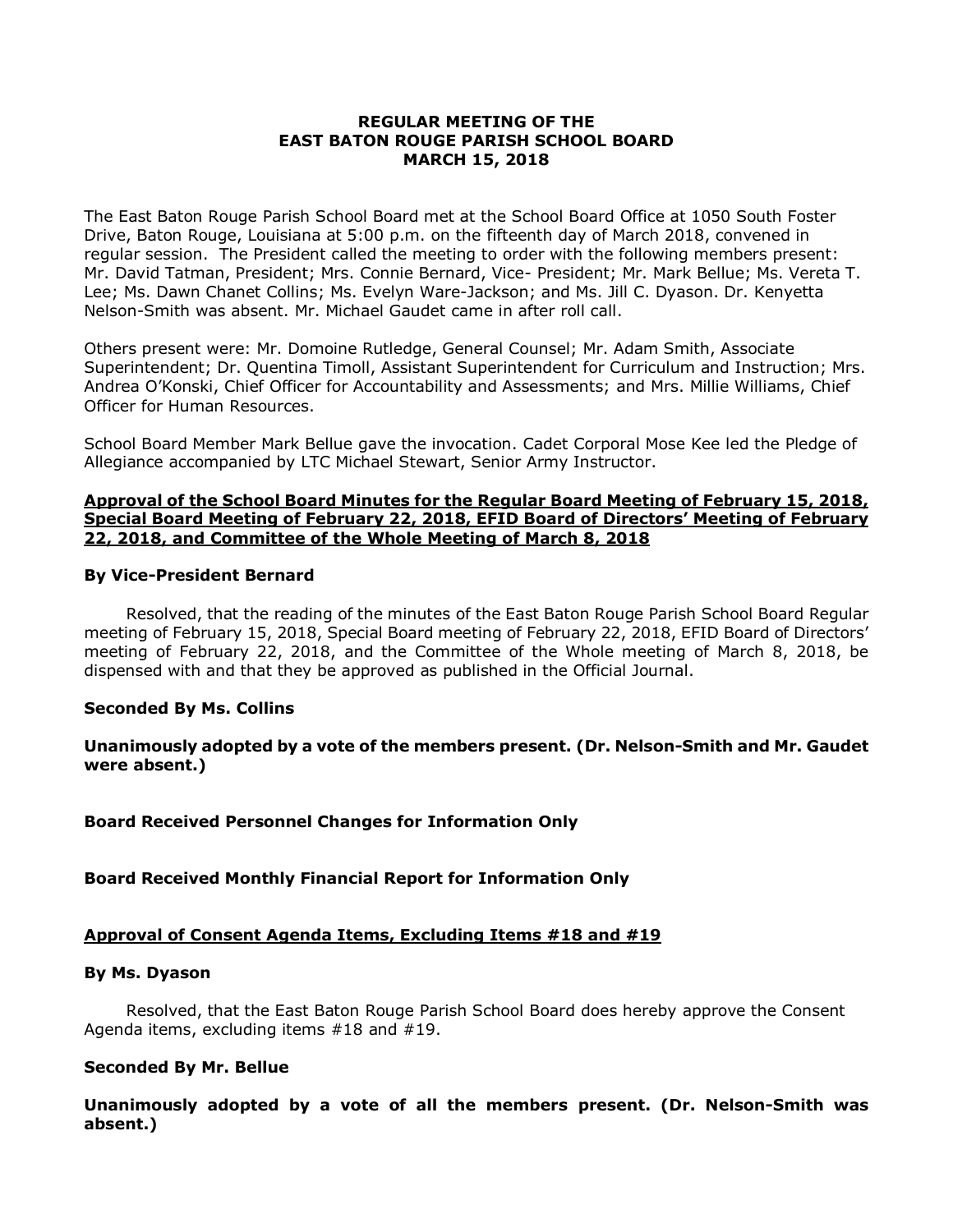## *The following items were approved as part of the Consent Agenda:*

Approval to name The Dufrocq School's Media Center as the "George Rodrigue Media Center."

Approval of the district's Pupil Progression Plan for 2017-2018.

Approval of a professional services contract between the East Baton Rouge Parish School Board and LEAD Training Resource Group in the amount of \$30,000.00 for professional development services in the areas of leadership, coaching, organizational effectiveness, management strategies, and interventions. (Funding Source: Title II)

Approval of the following grants:

- a) Louisiana Department of Education Office of Student Support grant in the amount of \$6,500.00 to provide Compass FAFSA (Free Application for Federal Student Aid) coordinators to work with school level personnel to support students and families in completing the FAFSA graduation task at Belaire High and Glen Oaks High Schools.
- b) Louisiana Department of Agriculture & Forestry grant in the amount of \$536.61 to purchase garden tools and supplies to maintain the Wildwood Elementary School Gardens.

Approval of Actuarial Services from Fontenot Benefits & Actuarial Consulting (FBAC) in the amount of \$10,000.00 to provide necessary actuarial calculations as required by the published GASB 75. (Funding Source: General Fund)

Authorization for staff to advertise, accept the low bid meeting specifications, and make the award of a contract for the flood repairs at Howell Park Elementary School*,* or reject any and all bids for just cause in accordance with the Louisiana Public Bid Law; Louisiana Revised Statutes, Title 38; Chapter 10. (Funding Source: Partially funded through FEMA Reimbursement Program)

Authorization to increase the project budget, accept the low bids meeting specifications, and make the award of a contract for the stadium lighting replacement at Broadmoor High School, or reject any and all bids for just cause in accordance with the Louisiana Public Bid Law; Louisiana Revised Statutes, Title 38; Chapter 10. (Funding Source: Phase 3/Year 9, 2017-2018 Facility Modifications and Maintenance Improvement Fund)

Approval of a professional services contract between the East Baton Rouge Parish School Board and Emerald Data Solutions, Inc., in the amount of \$10,000 (one-time installation and training fee of \$1,000.00 and \$9,000.00 for one-year commitment) to purchase the BoardDocs Pro Document Management System for the use of its software to drive paperless Board meetings.

Approval of the recommendation from Mr. Domoine Rutledge, General Counsel, EBRPSB, in the matter of Alvin Thomas vs. Cynthia Domino and the East Baton Rouge Parish School Board, Suit 637,244; Section 27; 19<sup>th</sup> JDC, Parish of East Baton Rouge, and to provide for related matters.

## **END OF CONSENT AGENDA ITEMS**

## **Approval to Utilize "Public Comment" Cards**

### **By Mr. Gaudet**

Resolved, that the East Baton Rouge Parish School Board does hereby give approval to utilize "Public Comment" cards for future School Board meetings.

### **Seconded By Mr. Bellue**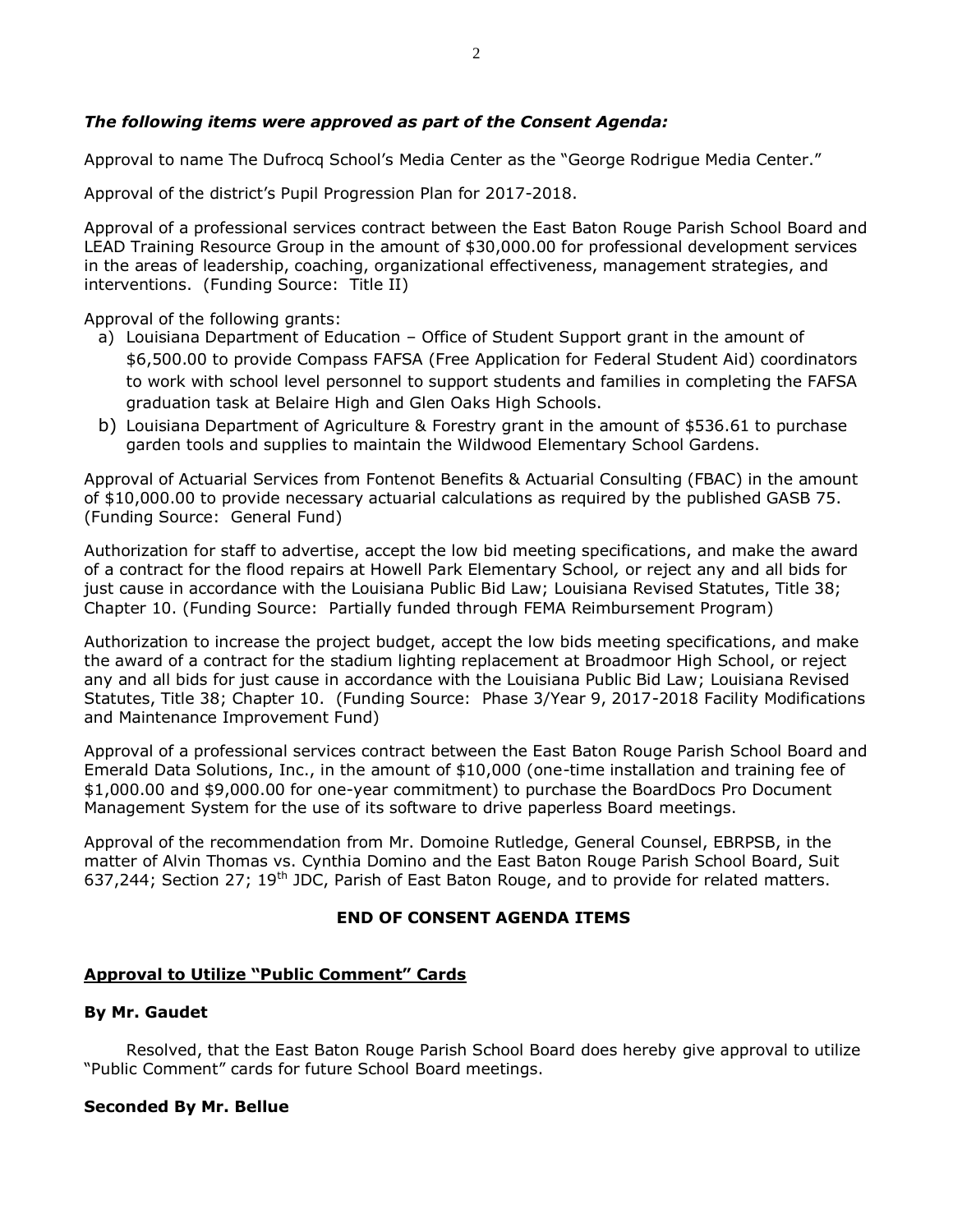**The vote on the motion was as follows:**

| Yeas: $(6)$    | President Tatman, Vice-President Bernard, Mr. Bellue, Ms.<br><b>Collins, Ms. Dyason, and Mr. Gaudet</b> |
|----------------|---------------------------------------------------------------------------------------------------------|
| Nays: $(0)$    | <b>None</b>                                                                                             |
| Abstained: (2) | Ms. Lee and Ms. Ware-Jackson                                                                            |
| Absent: (1)    | Dr. Nelson-Smith                                                                                        |

### **The motion was declared adopted.**

### **Approval of Cell Tower Lease at Glen Oaks High School**

### **By Mr. Gaudet**

Resolved, that the East Baton Rouge Parish School Board does hereby permit the Superintendent to execute an agreement for a cell tower at Glen Oaks High School.

### **Seconded By Ms. Lee**

**Unanimously adopted by a vote of all the members present. (Dr. Nelson-Smith was absent.)**

## **Authorization for Staff to Advertise, Accept the Low Bid**

### **By Ms. Collins**

Resolved, that the East Baton Rouge Parish School Board does hereby authorize staff to advertise and accept the low bid meeting specifications and execute the contract for the renovation work at the Valley Park School site.

### **Seconded By Ms. Ware-Jackson**

**Unanimously adopted by a vote of all the members present. (Dr. Nelson-Smith was absent.)**

## **Approval of a Resolution Implementing a Tax Plan Communications Strategy**

### **By Ms. Lee**

Resolved, that the East Baton Rouge Parish School Board does hereby undertake certain actions regarding the implementation of a Tax Plan Communications Strategy.

### **Seconded By Mr. Gaudet**

**Unanimously adopted by a vote of all the members present. (Dr. Nelson-Smith was absent.)**